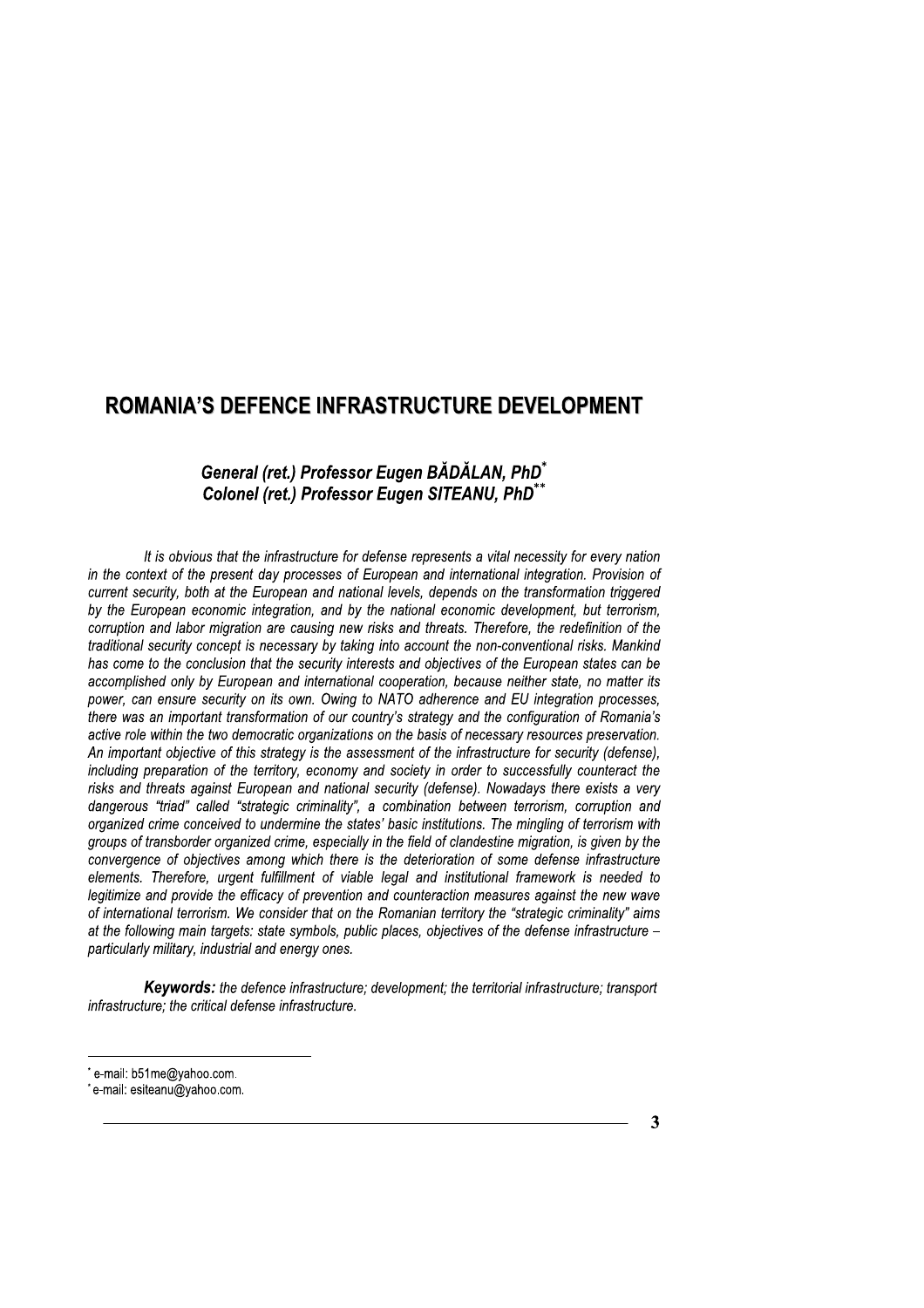onsequently, the redefinition of the traditional security concept is needed by taking into account the non-conventional risks. National security, the defense infrastructure security included, can be provided by the diminution of vulnerabilities and threats and by the prevention or limitation of threats, which calls for our national security strategy orientation toward the interior in order to reduce the state's vulnerabilities, and also toward the exterior to act with forces and means against outer sources of threats.

The defense infrastructure must effectively and efficiently interact with other systems, in order to transform (upgrade), to get more operative and to function according to European standards under full conditions of security. It has the particularity to extend outside the national territory with its own elements but simultaneously connects to some European and international security systems. The defense infrastructure is one of most complex and vulnerable infrastructures of the state, especially under the circumstances of new security environment and under the current conditions of adopting new infrastructural elements and their protection provision within the framework of the national and European integrated system for the execution of international missions within the EU and/or NATO context. The defense infrastructure comprises three categories of elements: common, special and critical ones. The common elements ensure the construction and functionality for the system's civil infrastructure. The special systems / infrastructures have an important role for the functioning of military (defensive) systems' elements and processes, by adding enhanced fighting capacity, high managerial quality, user-friendliness and performance in action. Usually, the special defense infrastructures are performance-oriented infrastructures with military specificity.

The critical defense infrastructure contains some civil and military functional and operational elements, subsystems and systems (for example, the three services, the General Staff and the logistics and their commands), on which depends the operational performance and competitiveness and also the operational stability, safety and force security projection in the defense (or security) field not only in peace time, but especially in wartime. Therefore, the critical defense infrastructure includes a class of elements with a decisive role for the ensurance of security (defense) systems' functionality by transforming their main subsystems in capacities (capabilities) and by quaranteeing functioning for the other operational, managerial and logistical elements and subsystems, in very diverse situations. The characteristics for some defense (security) infrastructures are considered critical and are very well described by Brigadier General Constantin Onisor, PhD in his paper "The Critical Military Infrastructure" (Infrastructurile militare critice)<sup>1</sup>.

<sup>1</sup> Gl. bg. (r) dr. Constantin Onisor în lucrarea "Infrastructurile militare critice", Revista de stiinte militare nr.1/2008, p.29.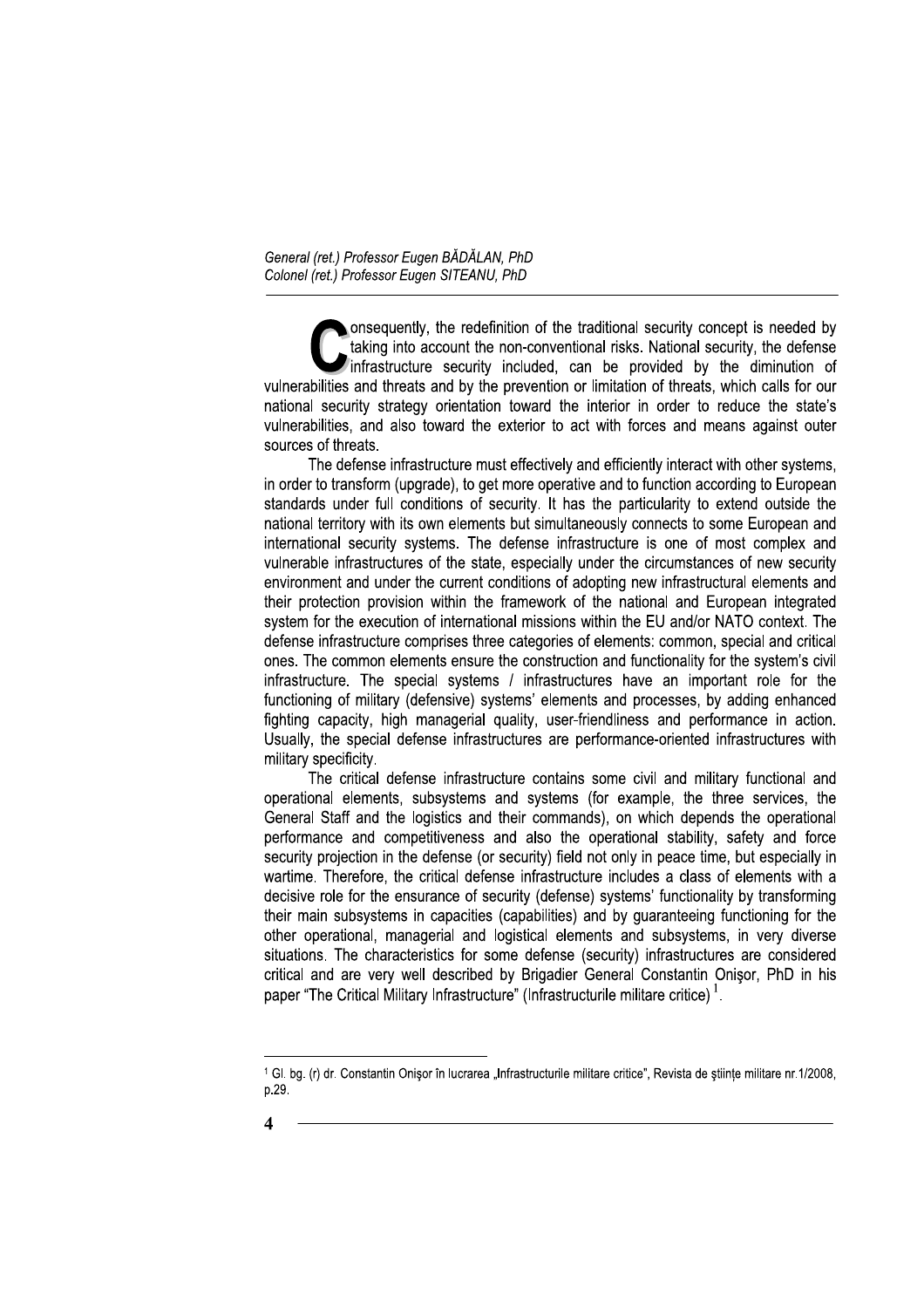The development of a modern and efficient territorial infrastructure compatible with that of NATO and the European Union is very important for Romania's development inside both organizations' framework. Also, the US facilities emplacement on our territory, starting December 2005, caused Romania's security to enhance mainly as far as its territorial infrastructure and defense infrastructure are concerned.

There are many community programs with foreign funding for the Romanian defense infrastructure. Firstly, our analysis focuses on the situation of the Romanian economy, market economy, defense structure, and their effects on the domestic. European and international security. Our approach will research the way how the European Union investments provided by community programs contribute to the enlargement of Romania's infrastructure potential to meet the national and European security needs. In absence of energy, food, transportation, health, cultural, environmental, financial and information security, the national defense system's security cannot be provided.

By territorial infrastructure we understand the ensemble of constructions, works, objectives, facilities that are or can be used by adapting in wartime or in crisis situations and can increase the advantages and assets offered by natural geographic factors or are able to contribute to the defense capacity growth of all forces and to the maintenance of the national defense infrastructure viability.

The transport infrastructure (containing the civil and military infrastructure) represents a national interest objective insofar as it meets the requests for public services, passengers and goods transport, and provides for the national strategic needs. It directly contributes to ensuring the connection between all country's localities, and also with other localities outside the borders and to integrating the country in the European and international economic, social and cultural space. To ensure the basic transport infrastructure development and functionality, EU funds absorption is needed to stop the transport system deterioration, to re-establish transports infrastructure and to meet EU standards (i.e., speed, elasticity, comfort, road safety and environmental protection), to align the economy to the European transport system in order to integrate the national transport system into the European one, to develop an infrastructure specific for multimodal transports, to modernize wagons parks and railways allowing speeds over 140 km/h, to rehabilitate national and local roads and, also, to start building highways in the western manner, to modernize harbors and permanent crossing points over rivers and airports infrastructure, to exploit new subway lines, etc. All these requests cannot be fulfilled without the absorption of EU funds put at Romania's exclusive disposal, out of which only 10% of the whole could be consumed.

To ensure the telecommunication infrastructure functionality it is necessary to accomplish the national network on cables with optical fiber and EU technology, called "Synchronic Digital Hierarchy" (SDH) with three national rings. This SDH technology will provide reserve connections between every urban locality on the national territory. This will be followed by the connection of small centers with the regional ones, the accomplishment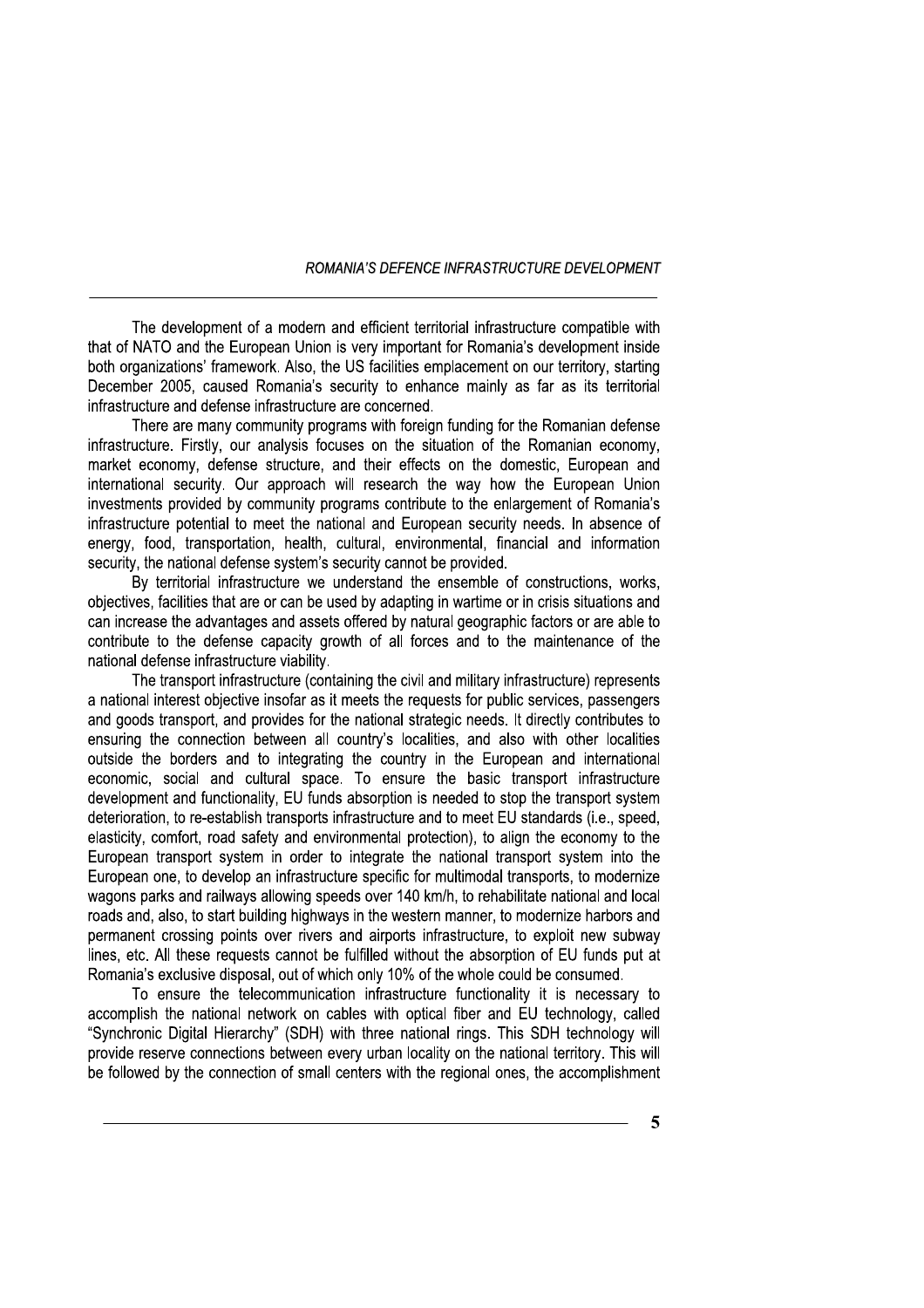or enhancement of some protected-type communication centers in order to assure a guaranteed reservation system; facilities provision (on the basis of permanent works) for direct connection of transmission centers to the national optical fiber network.

It is well known that infrastructures' development is an essential condition for the country's progress and prosperity because infrastructure is the national economy's backbone. Therefore, Romania's development primarily depends on setting up a modern infrastructure by the absorption of European funds and by attracting both foreign and domestic investors. Romania must bridge an enormous gap in the infrastructure field as compared to the other EU members. Some international studies show that the decaying roads and lack of investments in the Romanian infrastructure are a major setback for our economic development. <sup>2</sup>/<sub>3</sub> of the total infrastructure of Romania must be rebuilt, which means that Romania's infrastructure modernization to European standards is a priority for 2007-2013, our country being the main beneficiary of the EU cohesion funds for this period.

Let us add that - by contrast to the other EU states - in Romania a highway, a national, county or communal road, a stadium, a skating rink, an Olympic swimming-pool or any other infrastructure element cost several times as much because of corruption, a phenomenon that impedes upon our country's infrastructure development. The parliamentary parties' consensus as regards the urgent modernization of Romanian infrastructure to EU standards is paramount.

The concept of regional development designs the economic activities development and diversification, stimulating investments in the private sector, contributes to unemployment reduction and improvement of the living standard. The regional development started in Romania after the PHARE program implementation, in 1996, to bridge the economic and social gaps between different regions, which presupposed the involvement of all fields - from the economic to the social-cultural ones.

The territorial infrastructure represents one of the fields left behind in Romania; it is characterized by obsolete road and railway sectors, unsuitable and with low capacity to take over heavy traffic at critical points as passage ways, transits to localities and bridges. Because of the political decision-makers' lack of interest many localities have no telephone connections and are neither connected to the electric power system nor to communal road networks; non-conventional energy sources are not exploited, intensely circulated ways have flaws in providing passenger transportation between localities, railway stations and airports are obsolete, etc. Romania's Regions of Development (the North-Eastern, the South-Eastern, South-Muntenia, South-Western Oltenia, the Western, the North-Western, the Central, and the Bucharest-Ilfov Region) are below the level of economic development of the regions from EU member countries. Therefore, measures are needed that aim at diminishing the regional unbalances and to preventing other international unbalances supporting economic growth and improvement of the living conditions by efficient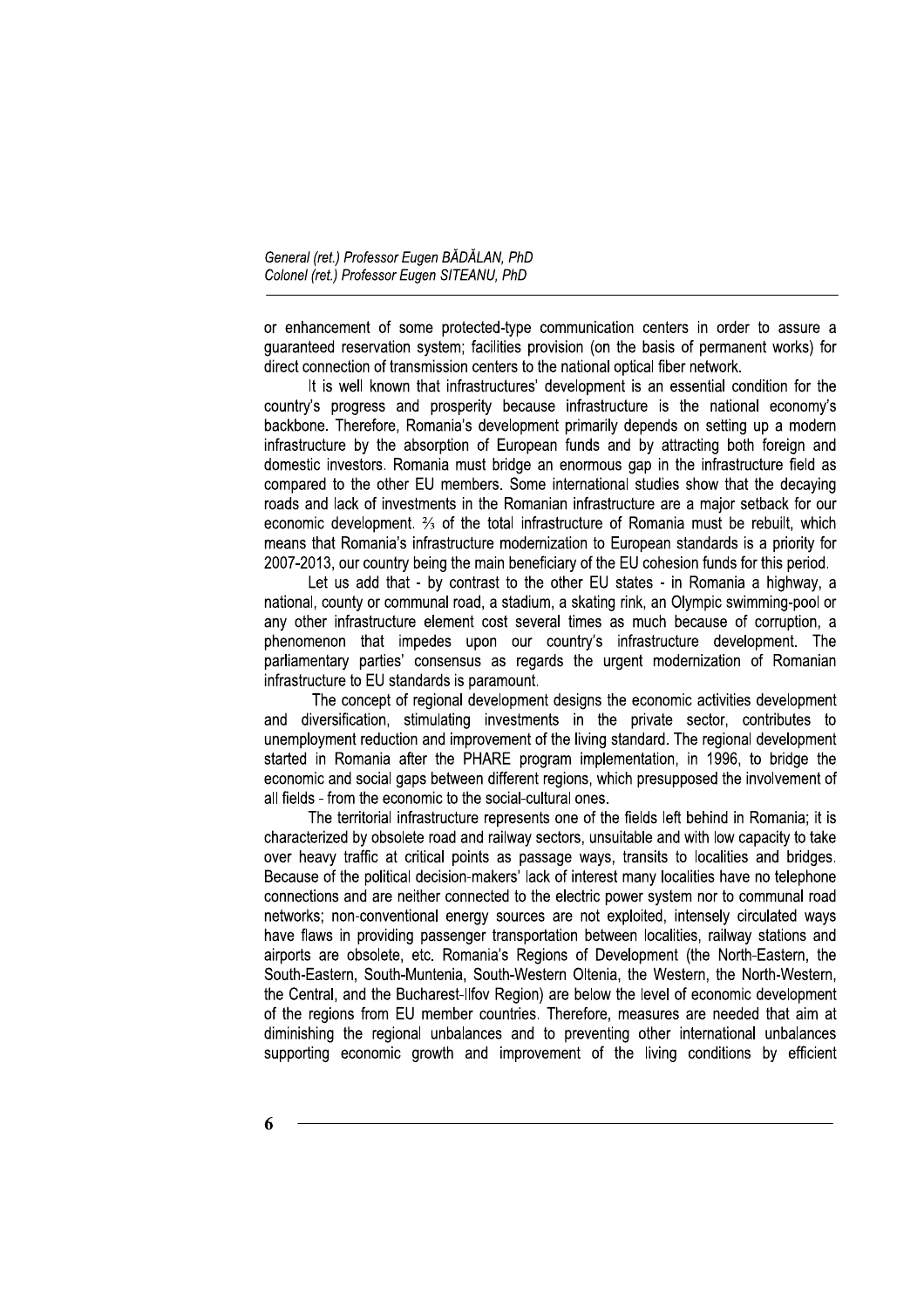exploitation of regional and local potential and also by stimulation of local and inter-regional initiatives and cooperation.

For this policy of regional development to be applied these above-mentioned eight regions of development were set up, comprising the whole Romania. Each region of development includes many counties and does not represent an administrative-territorial unit, nor has it legal personality, being the result of a free agreement between county and local councils. After its adherence to the European Union, Romania got financial assistance for development, but has been unable yet to benefit from these funds, and even in the future satisfying results are not foreseen. Funds are allotted to the member-states related to the European Union policies. The Economic and Social Cohesion Policy (ESCP) represents the basic EU policy to reduce economic and social development disparities among the memberstates and EU regions, to enhance the Unique Market functioning and to promote EU stable and durable development. Also, the EU promotes complementary policies of development such as: European Union's Common Agricultural Policy (CAP) and Fishery Common Policy (FCP). Structural instruments (i.e., financial means to implement ESCP) include Structural Funds (the European Fund for Regional Development and the European Social Fund), which together with the Cohesion Fund are known as Structural and Cohesion Funds (SCF).

The European Fund for Regional Development (EFRD) supports the sustainable economic development at regional and local levels by diversifying economic structures in the following fields: technological research and development, innovation and entrepreneurship, information society, small and medium enterprises (SMEs), environmental protection, tourism and energy. The European Social Fund (ESF) is designed to increase adaptability of the labor force and enterprises, to prevent unemployment, to extend active life and to increase access on the labor force market for women and emigrants, to support social inclusion of disadvantaged persons and to combat discrimination.

By the Cohesion Fund (CF) are financed projects designed for environmental and trans-European transport networks protection, sustainable development and projects for the enhancement of air and road traffic management, urban transport modernization and also for the development and modernization of multimodal transport.

National documents of programming on the basis of the Structural and Cohesion Funds implementation are: the National Plan of Development 2007-2013 (NDP); the Reference National Strategic Framework 2007-2013 (RNSF) and the Operational Programs (OP), each being detailed by a Complement Program (CP).

In order to access EU Structural and Cohesion Funds (SCF), the National Development Plan 2007-2013 was elaborated on the basis of sector development strategies and national strategy of regional development intending to plan country's economic and social development similar to the ones accomplished by EU member-states, based on four thematic priorities: 1) Infrastructures development to European standards; 2) Long term Romanian economy competitiveness enhancement; 3) Human capital development and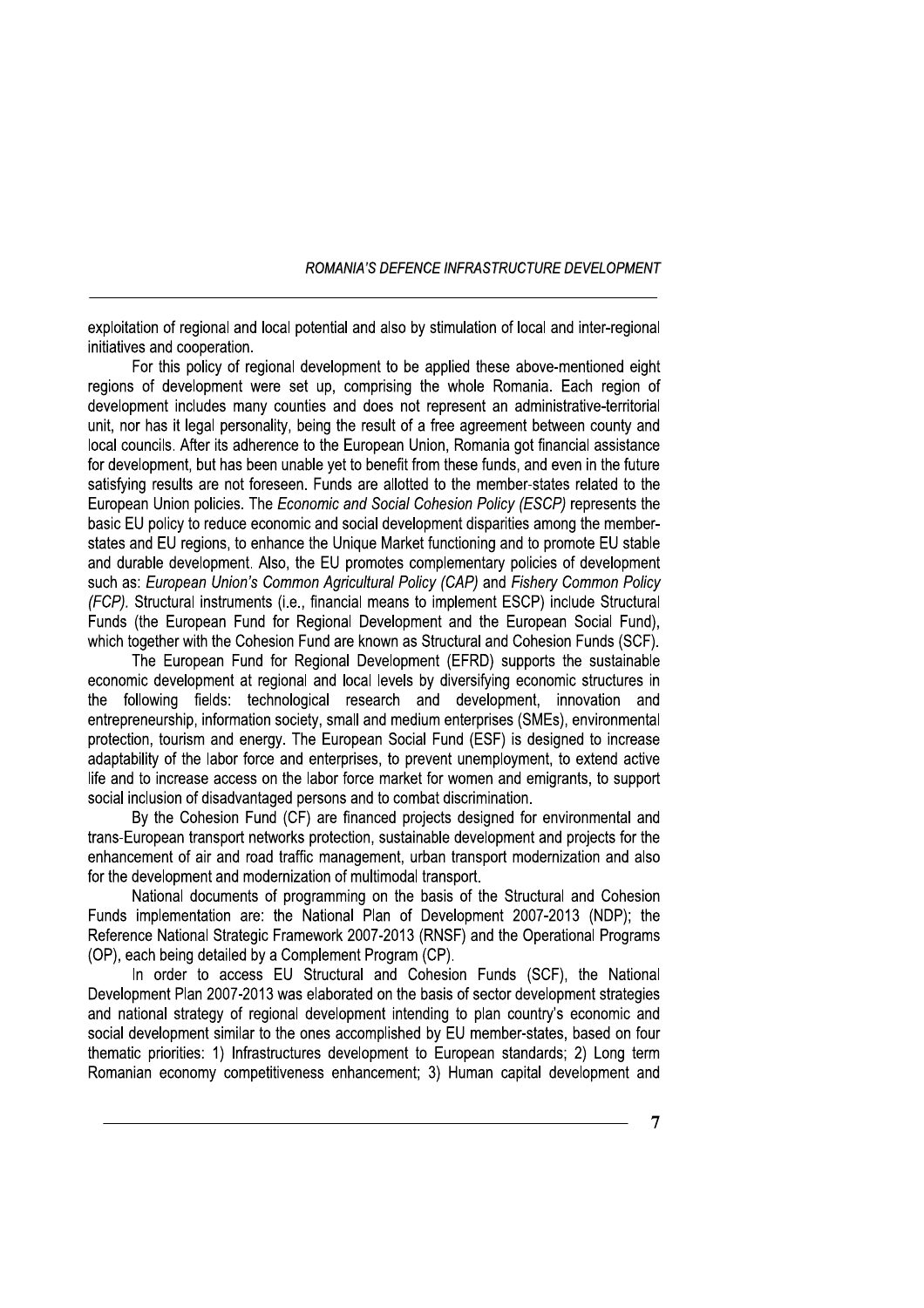better use; 4) Efficient administrative capacity construction. Concurrently, "the balanced territorial development promotion" was settled as a territorial priority.

The Reference National Strategic Framework Strategy 2007-2013 implementation is fulfilled through Operational Programs elaborated by Management Authorships. These programs define major intervention fields of the Structural and Cohesion Funds in conformity with European provisions. Their elaboration must be accomplished under the methodological coordination of the Public Finances Ministry. The financing the actions comprised in the Operational Programs is done by European funds and also by national funds (i.e., state budget, local budgets, other public sources, private sources). The Reference National Strategic Framework Strategy comprises the strategy meant to support the Operational Programs which will be co-financed by the three European Funds, i.e., the Regional Development Fund, the European Social Fund and the Cohesion Fund.

The overall objective of the Transport Sector Operational Program (TSOP) is to achieve a transport system in Romania able to provide rapid and efficient circulation, under conditions of safety and at European standards, for persons and goods, at national and international levels. To achieve TSOP goal, EU and national budgeted funds must be dedicated to modernizing and development of the Trans-European Network Transport (TEN-T) and national infrastructures for all the means of transportation. Political decisionmakers must understand the railway network has an important role for the Romanian transport infrastructure and for its development are needed not only investments in infrastructures but also the improvement of services' quality. Under this modernization process, particular attention is granted to the sustainable development of the transport sector for the following priority axes:

1) Modernization and development of the transport infrastructure has the goal to strengthen territorial cohesion between Romania and EU member-states by reducing travel times under conditions of safety and enhanced quality services for passengers and goods to the main destinations, in Romania and Europe, along the Priority Axes TEN-T 7, 18 and 22. In this respect, new highways will be built and the existing ones will be modernized; the railway and maritime infrastructure will also be modernized to increase the quality, efficiency and speed of transportation, as well as the passenger and merchandise traffic volume. There will be dedicated highways' network development (TEN-T 7 priority) and railway infrastructure modernization as regards interoperability (TEN-T 22 priority) and also maritime transport development on in-country navigable courses (TEN-T 18 priority).

2) For the modernization and development of national transport infrastructures outside TENT-T, the priority axes will be aimed at the modernization and development of road, railway, maritime and air infrastructure from the national network which are not part of TEN-T, in order to increase passenger and merchandise traffic volume and speed under conditions of increased safety and quality services, inclusively as regards railroad operability.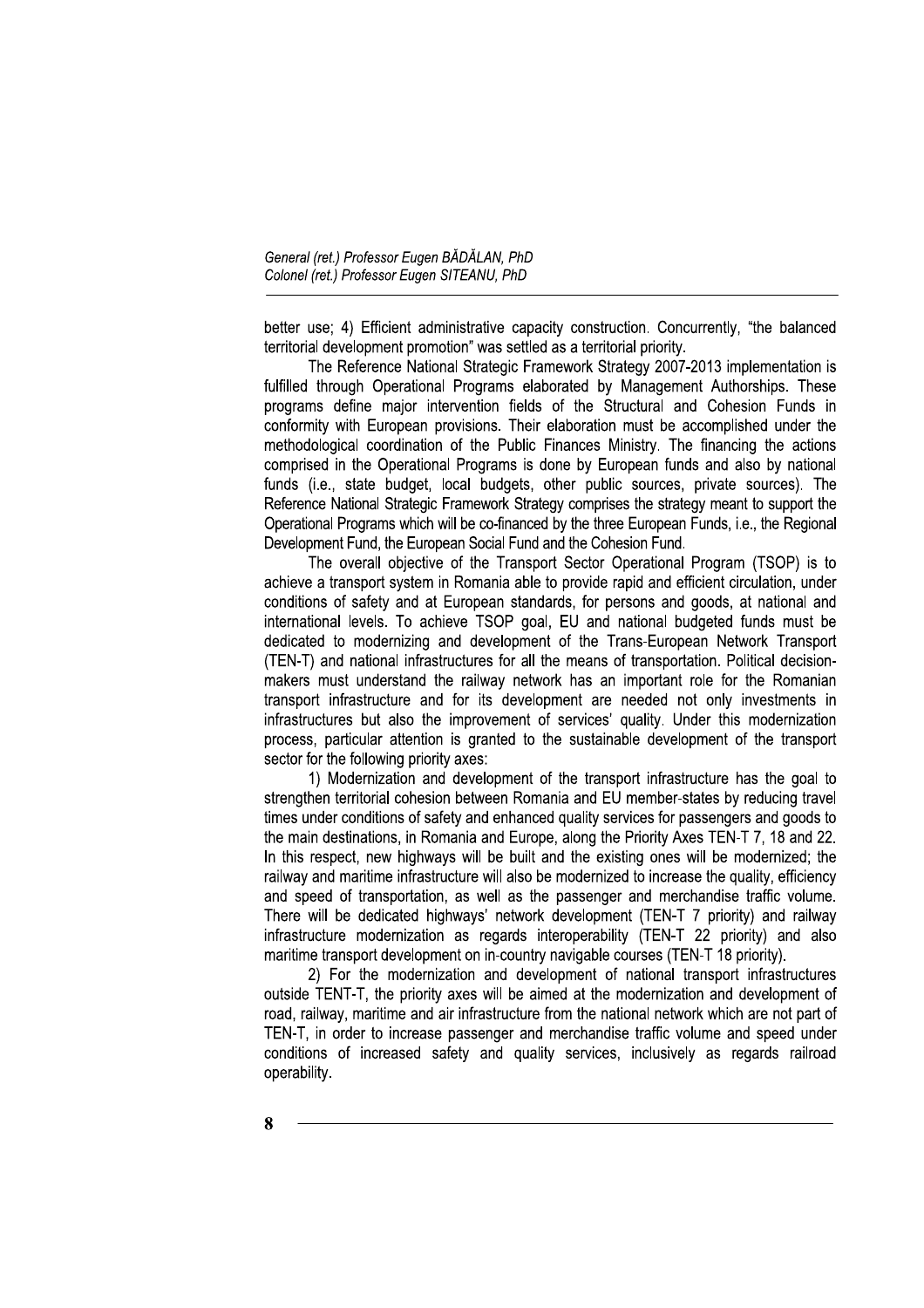3) To promote the balance between the means of transportation the modernization of railroad rolling material for passengers from the railway networks and TEN-T will be aimed at in order to provide more rapid, safer and better quality services at European standards of interoperability. For national and international persons' railroad transportation the railway rolling material will be modernized; therefore the railway transport to be able to compete to road transport. This objective corresponds to the general effort to revive railways to balance the means of transportation as stipulated in the EC White Chart objective (in conformity with the European policy for transportation until 2010).

4) For the sustainable development of the transport sector, related principles will be implemented on the basis of the Cardiff European Council conclusions (1998) and the European Strategy for Sustainable Development (Göteborg, 2001). Thus, increased levels of safety will be promoted, the adverse effects over the environment will be minimized, and the inter-modal and combined transport means will be introduced.

The global objective of The Environmental Sector Operational Program is to raise the living standard by emphasizing the respect of the environmental acquis. The operational sector program in this field aims at bridging the gaps between Romania and the European Union as concerns the environmental standards' respect in order to achieve the following long-term goals: to ensure general access to basic public utilities, to improve environmental quality and to strengthen institutional and governmental capacity. All the specific objectives of the Priority Axes correspond to the European Acquis for the environment and to the commitments under the negotiation process (Chapter 22<sup>nd</sup>, "the environment"). Here we have in mind five priority axes:

1) Enlargement and modernization of the water infrastructure with the following objectives: provision of water services and sanitation at accessible tariffs, provision of drinking water with proper quality in all urban localities, the improvement of water course quality, the increase of used waters' management quality and of mires from the cleaning stations.

2) Wastes' integrated management systems development and rehabilitation of contaminated places aims to: increase the rate of connection to the public services of sanitation, at European qualitative level and European tariffs, diminish the amount of wastes; grow the amount of recycled and reused wastes; reduce the number of contaminated places (areas).

3) Improvement of municipal heating systems in the selected areas has as objectives: to diminish the emissions of pollutants from the heating power; to decrease the level of concentration of pollutants in all the localities; to enhance the health state of citizens from the regarded localities.

4) Adequate system management will be implemented to protect nature in order to preserve the biological diversity, natural habitats, endangered species of plants and animals and to provide sustainable management of the protected areas.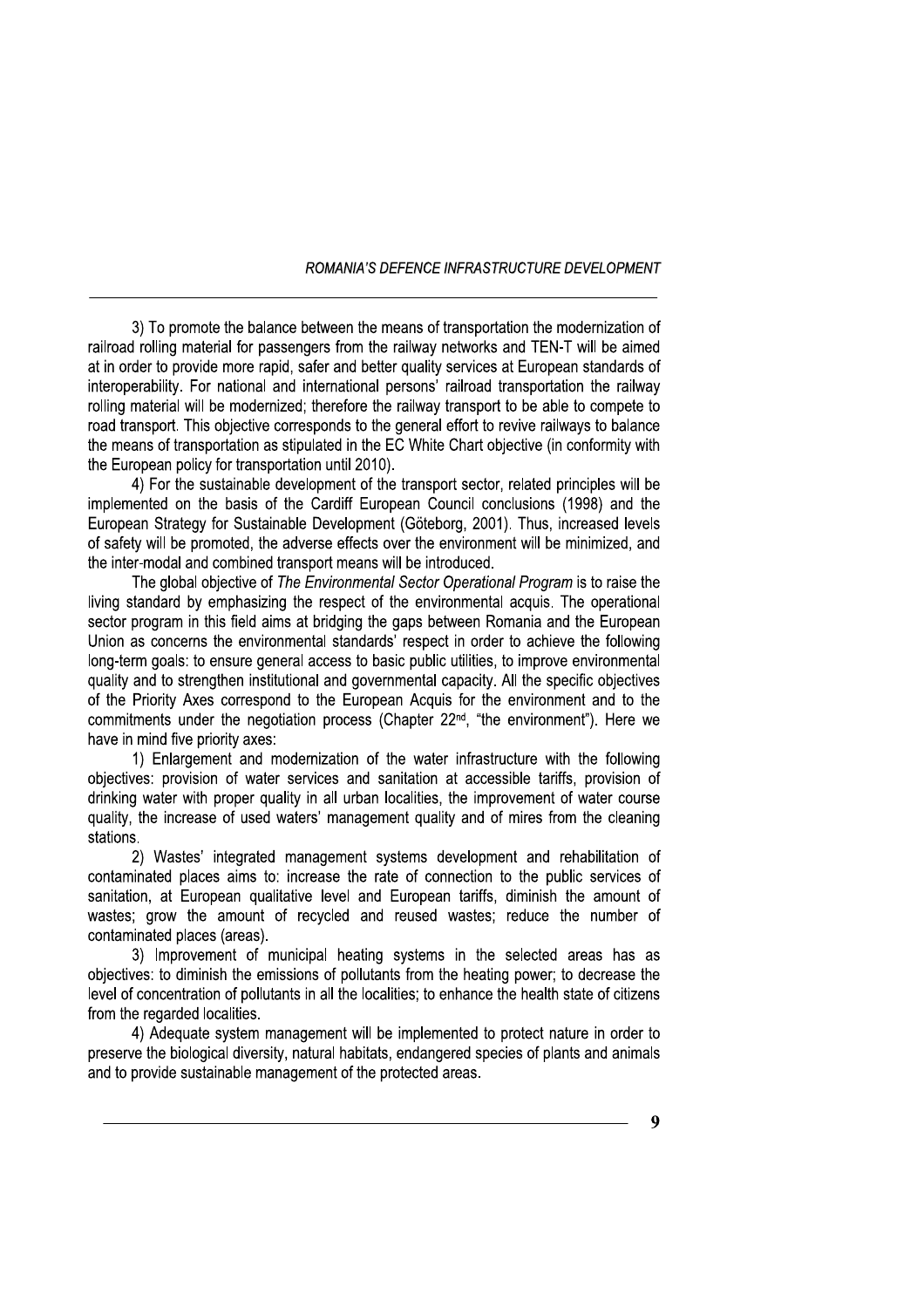5) An adequate infrastructure will be implemented in order to prevent natural risks in the most vulnerable areas to accomplish a sustainable management of flows in the high-risk areas: the protection and rehabilitation of the Black Sea coast will also be focused on.

The main objective of The Operational Program for the Economic Competitiveness Growth Sector is to contribute to the increase of the Romanian enterprises' productivity mainly by the modernization of the existing ones and creation of new ones, especially small and medium enterprises (SMEs), in productive sectors and services for businesses.

Entrepreneurship development by enhancing access to finances and to business infrastructure will have an important role to ensure a new viable economic environment with possibilities of sustainable development. By research, development and innovation (RDI) infrastructure development, quality growth and diversification of the innovative services offered in the productive sector, exploitation of information and communication technologies (ICT) potential in the administrative processes, results can be obtained to be directly applied in economy to produce a new generation of products and services with a bigger added value. Reducing the energy intensity, producing energy from renewable sources and implementing modern technologies to diminish the emissions from power facilities will result in the increase of economic competitiveness and enhancement of environmental protection. Promoting Romania's tourist potential could give an incentive to the economic environment and competitiveness to enhance foreign investors' confidence and to a growing attraction to Romania by foreign tourists. Also in these fields five priority axes will be aimed at:

1) Innovative system of production will have the following goals: modernization, enhancement or exploitation of production equipments, innovation of productive processes and supporting the adoption of European and international standards, widening the range of products, improvement of specialized consultancy services and support for externalization to develop this market segment, supporting entrepreneurship development, access to finances, innovative financial instruments, infrastructure and services accessibility.

2) Research and development to ensure competitiveness will support modernization and development for research, development and innovation (RDI) capacities and infrastructure, and will improve the range of innovative services and their quality as well as stimulate the request of innovation in the productive sector.

3) Information and communication technology (ICT), not only for the public sector but also for the private one, is meant to enlarge ICT infrastructure, innovate introduction promotion in the productive sector, in the administrative and social processes, develop a market for new generation connections of products and services, create portals, develop integrated information systems to increase interoperability based on systems such as the "geographic information system" (GIS) and develop e-business applications.

4) Increase of power efficiency and sustainable development of the power plant system (i.e., growth of power efficiency, use of renewable energy sources, and decrease of the energy sector's impact on the environment).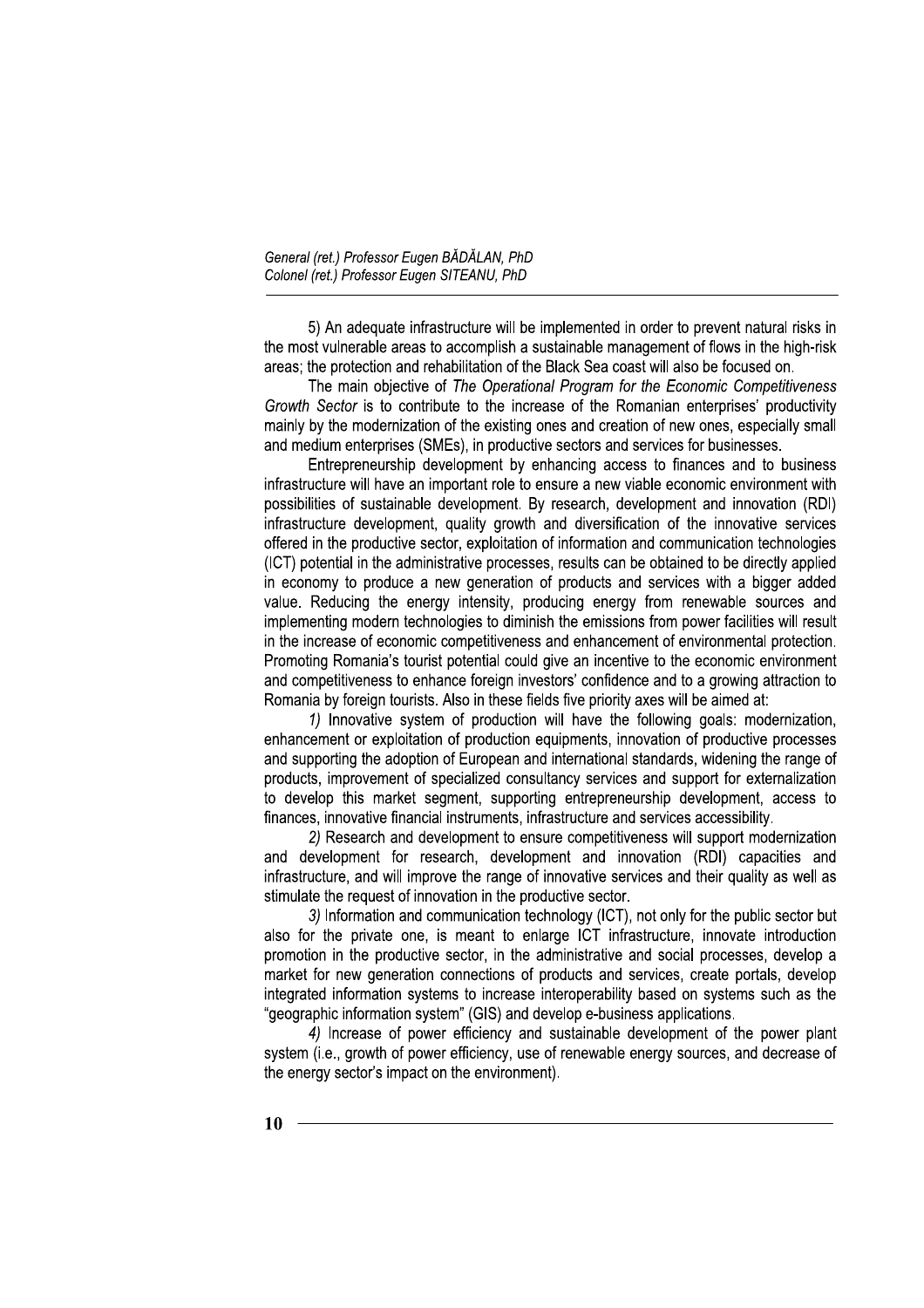5) "Romania – an attractive destination for tourism and business" Program intends to improve Romania's image as a tourist destination in order to grow its attraction as a tourist and business destination and to accomplish an integrated system for tourist offers.

ROMANIA'S DEFENCE INFRAS<br>
"Romania – an attractive destination for tourism and bu<br>
Somania's image as a tourist destination in order to grow<br>
the Somania's image as a tourist destination in order to grow<br>
Persional Operati ROMANIA'S DEFENCE INFRASTRUCTURE DEVE MANIA'S DEFENCE INFRASTRUCTURE DEVELOPMENT<br>
stination for tourism and business" Program intends to<br>
tt destination in order to grow its attraction as a tourist<br>
mplish an integrated system for tourist offers.<br>
gram (ROP) a The Regional Operational Program (ROP) aims to speed up the economic growth of the Regions lagging behind, this being achievable only by close coordination with the actions provisioned for the other operational programs. ROP will grant priority to the regions left behind by using regional and local resources. Support of the regions' development will be achieved by differentiated financing; therefore, the regions lagging behind are to get more funds than the developed ones. ROP has four priority axes:

1) Improvement of regional and local public infrastructure prescribes enhancement of basic infrastructure in transport, education and social infrastructure in order to increase regions' attraction and accessibility and to stimulate their social-economic development. There will be granted a special attention to the less developed regions and also to the areas from the more prosperous regions but passing through a decline period. Main fields of intervention identified in transport and social infrastructure are: rehabilitation/modernization of county and local networks for road transport, rehabilitation/ modernization/enhancement of health services and social public safety infrastructure, educational infrastructure development.

2) Strenathening regional and local business environment aims to increase the contribution of local and regional economies to the Gross Domestic Product by supporting those economies that became less competitive in market economy and creation of functional economic structures for sustaining the efficient use of regions' endogen potential - natural resources, raw materials, human resources - and also for stimulating regional economies. Main fields of intervention are: development of support structures for business specific for every region and supporting local entrepreneurship initiatives.

3) Development of local and regional tourism intends to create supplementary resources of revenues at regional/local level and creation of new labor places by the enhancement of historical, natural and cultural patrimony of all the regions (an into the regions in some isolated areas, with touristic potential able to contribute to their economic development and the reduction of isolation). Main fields of intervention are: cultural and historical patrimony restoration and enhancement; natural touristic resources development under the sustainable development context; increase of touristic services quality as regards the conditions of accommodation and recreation.

4) Sustainable urban development has as objective the increase of urban centers roles in the local and regional economic development by reviving small and medium towns, and also part of the big cities, in order to reduce the existent differences. Main interventions will be: support of urban reviving by financing integrated projects of urban regeneration for under-privileged urban areas well delimitated into urban areas. By these projects will be rehabilitated the built environment, will develop urban centers and public spaces in order to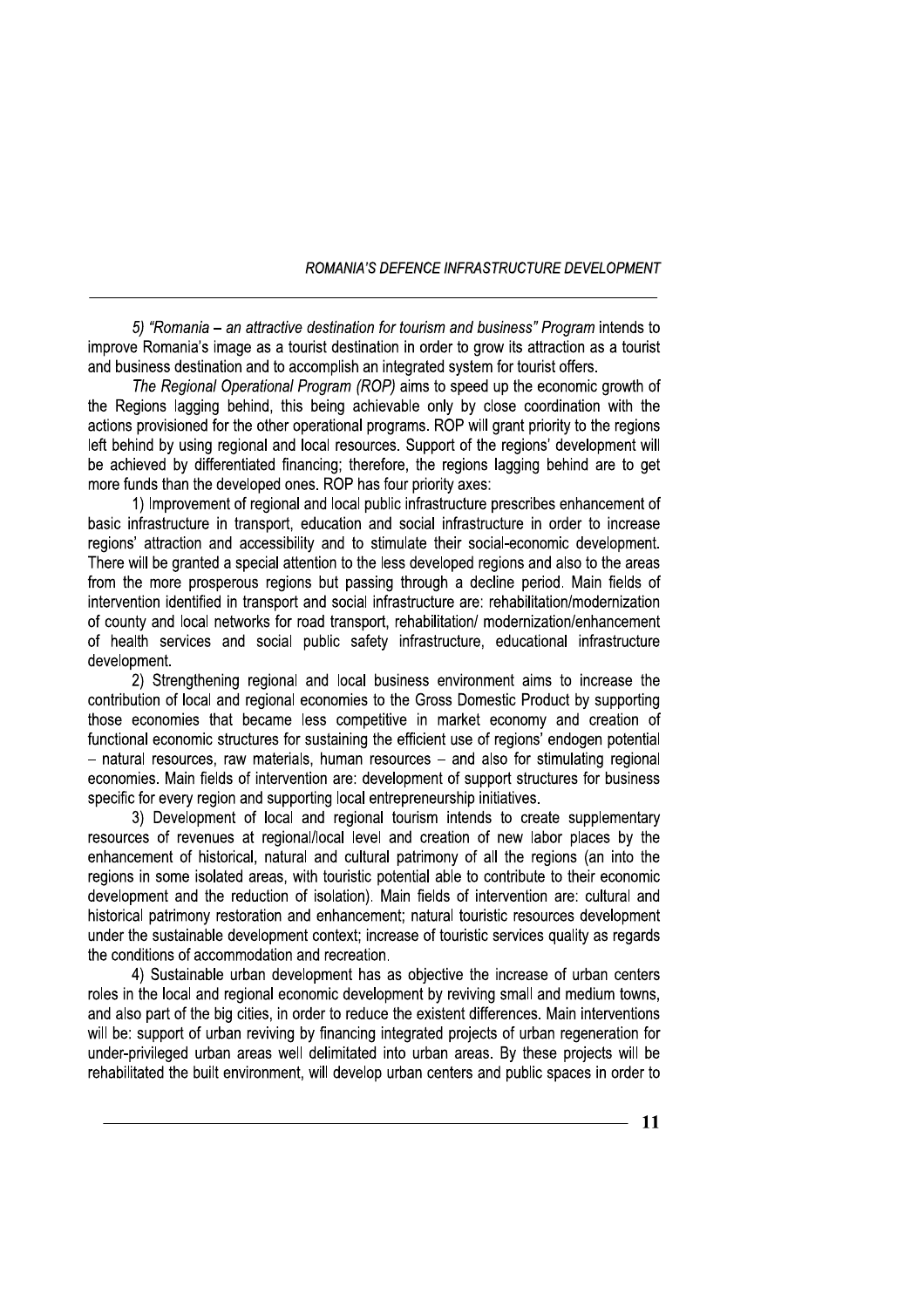increase living quality and encourage economic activities, stimulating entrepreneurship, creation of proper conditions for occupation, provision of services of conciliation, supporting the social inclusion, to assure equal chances for man and woman and also the conditions for a better integration in social life and workplaces.

The Strategic Objectives of the Operational Program Sector for Human Resources Development (OPS HRD) aim, at European level, at enhanced participation on labor market of a highly qualified and adaptable human resource, modernization of the education system and its increased adaptability to the requests of the labor force, ensuring the life-long education, enhancement of employees and enterprises adaptability, ensuring qualification and knowledge needed for the integration and mobility on the labor market and support of the economic development. Also, it aims at the promotion and development of other forms of social economy and means to insure social inclusion of persons from vulnerable groups. ethnic minorities or Rroma population. OPS HRD has six priority axes: 1) Education and professional training supporting economic growth and knowledge-based society development and has as main objectives: to ensure the premises for the development of competitive human capital by development of flexible routes of life-long learning, provision of modern and qualitative continuous educational and professional formation services for all. to answer to the specific requests of labor market and knowledge-based society; modernization of education and professional formation system therefore to satisfy the labor market needs and the assuming of a common approach of learning and instruction; to support quality preservation, elaboration of scholar curricula to support competitiveness, to assure the educational offers relevance. 2) Life-long learning connection to the labor market intends to create the premises to enhance the level of education, development of learning programs based on actions and increase of human resources life-long employment in the context of knowledge-based society; to assure life-long education and to acquire competences and aptitudes needed for labor market. 3) Growth of labor force and enterprises adaptability refers mainly to labor force specialization and adaptation. 4) Modernization of the Employment Public Service has as goals OPS modernization, diversification and updating services supporting a good functioning of labor market. 5) Promotion of active measures of employment (aims labor force employment and unemployment reduction). 6) Promotion of social inclusion also aims labor force employment and unemployment diminution.

The general objective of The Operation Program Sector for Administrative Capacity Development (OPS ACD) is to contribute to the accomplishment of national and European union goals to gain progress in social-economic development and in concern to cohesion and convergence objectives. This will be fulfilled by increasing the economic activity in Romania, increase of employment rate and measurable improvement of public services provision at the central and local public administration levels. All these achievements will directly depend by the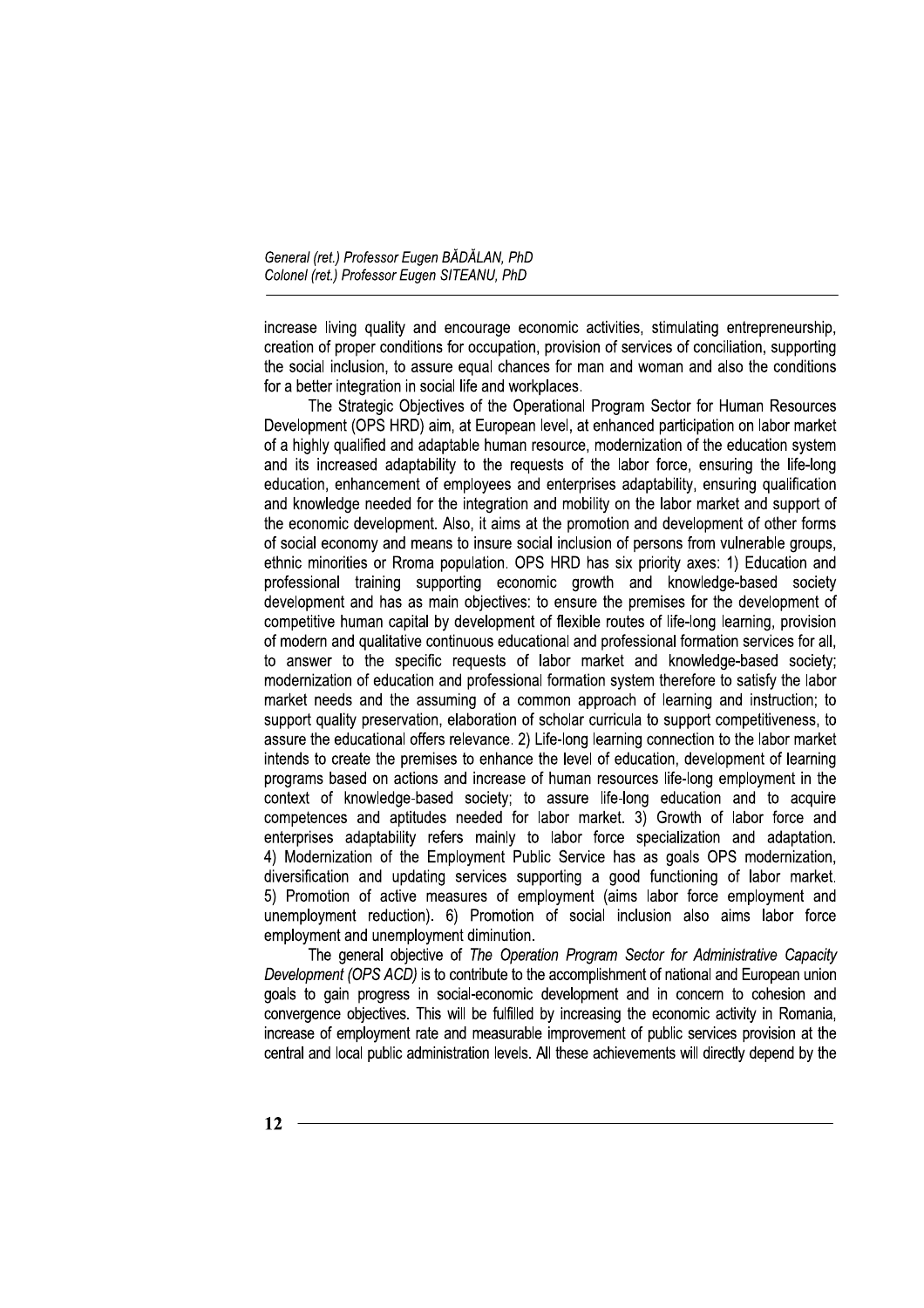successful implementation of some public administration reforms aiming to strengthen management capacity strengthening. Program has only two priority axes:

1) Strengthening the public policies intervention in the central administration intending to contribute to central administration performance development in Romania, to modernize and integrate the processes of formulating proposals for public policies and their relation with strategic institutional plans, to finalize public function reforms that regards the rationalization of central administration structures, to implement performance management and strengthen reforms for sustainable interventions of instruction and to introduce a culture of results' monitoring and assessment.

2) Development of capacity to increase the performance of local administration services goals: to contribute to reform of county and sub-county public administration by implementing a reform management to address certain key elements for the strategic management cycle; to modernize and integrate processes regarding strategic and activities planning, human resources management (performance management) and monitoring and assessment activities result; to offer implementation support for the county and sub-county (towns and communes) organization to increase efficiency and quality for public services provision.

Operational Program for Technical Assistance at national level has as objective to assure support for coordination and implementation of structural instruments in Romania. This program contains three priority axes:

1) Supporting structural instruments implementation and programs coordination aims: to reach enough administrative capacity for efficient and effective implementation and absorption of structural instruments for 2007-2013 and to prepare the future interventions of structural instruments.

2) Development and support of Unique Informatics System of Management (UISM) functioning has as objective UISM functioning, organizational and functional development and system's continuous enlargement to allow prompt access to data from all the institutions with attribution in the structural instruments process and the institution of an efficient management of European programs based on national and European stipulations.

3) The goal of information dissemination and structural instrument promotion is to inform the potential candidates as regards the existent opportunities and to promote in the public knowledge field the objectives and achievements of structural instruments and National Development Plan and also to assure the recognition of EU structural instruments role.

The National Development Plan (NDP) is a concept specific for European policy of economic and social cohesion designed to offer a coherent and stable conception concerning the European Union member-states development in regard to development priorities, programs, projects, concordantly to the principle of structural funds programming. NDP has the objective to align national development policy to the European Union priorities by implementing measures considered as stimuli for sustainable socio-economic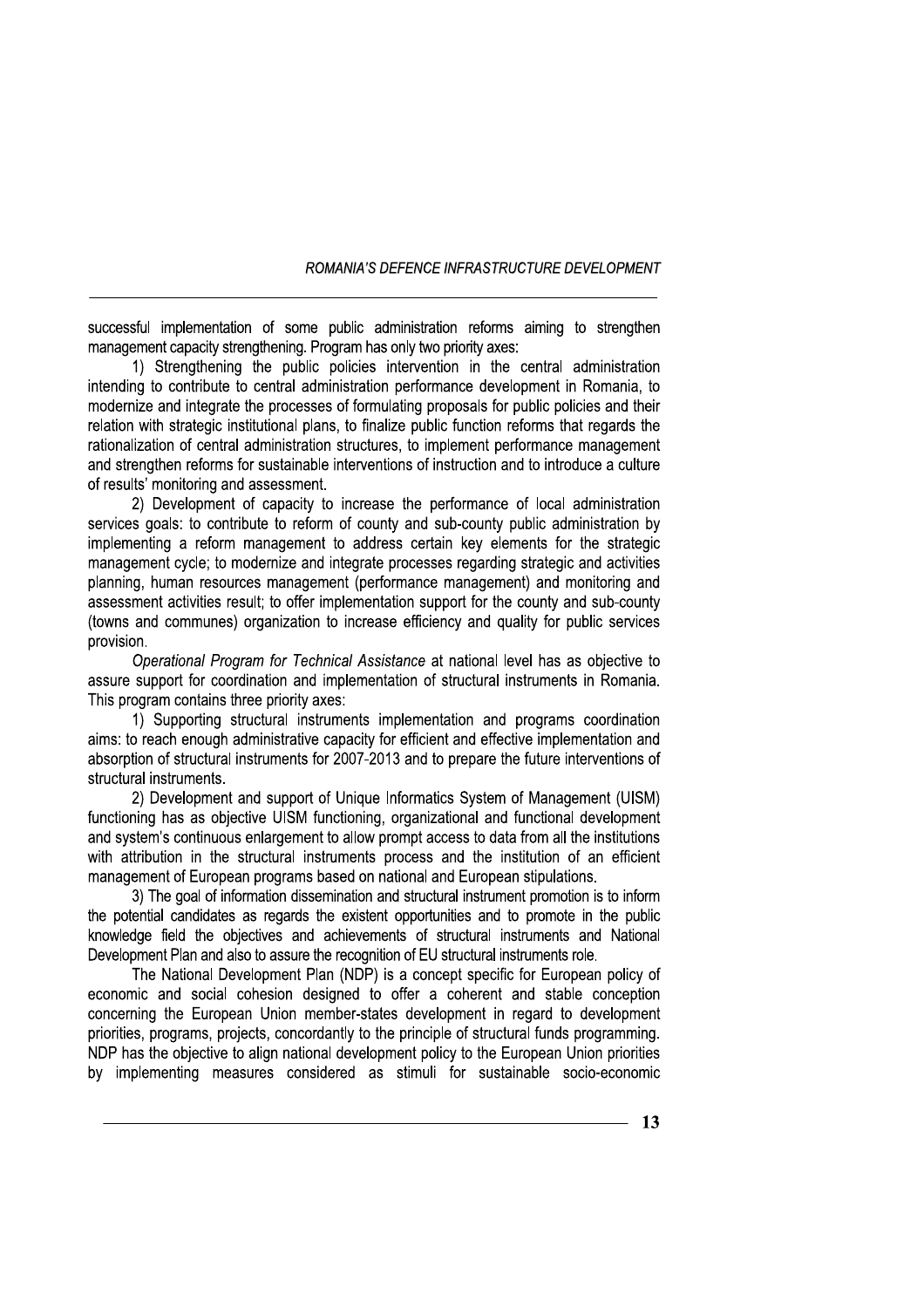development at European level. In order to bridge the main performance gaps Romania has as compared to EU member-states, our country aims at the increase of economic competitiveness and knowledge-based economy by increasing Romanian enterprises productivity to reduce the gaps from the medium productivity at Union's level. Therefore, until 2015, an average growth of productivity of about 5% per year must be ensured to allow Romania to reach a level about 50% from EU average. Our country must sustain productive investments (new equipments and technologies), to certify enterprises and products, to create proper environment for business financing, to develop business infrastructure (incubators, business centers, emergent clusters), to support the efforts of enterprises internationalization and to promote Romanian touristic potential.

In the transport infrastructure strategy, a main objective is represented by this infrastructure enlargement and its modernization and also by the provision of all the other conditions regarding sustainable economic development; therefore, the volume of transport activities into the Gross Domestic Product is meant to grow from 3.6 million Euro to at least 7 billion Euro until 2015. To reach this objective, the strategy for the Romanian transport infrastructure development and modernization will be accomplished through Trans-European modernization, construction and development of transport infrastructure and related networks, by modernizing and construction of Trans-European an national interest road, railway, navy and airport infrastructures and the improvement of afferent services by modernization and construction of road, railway (inclusively afferent services) and navy facilities. The fulfillment of sustainable development for transportation sector will be done by the promotion of inter-modality, improvement traffic safety on all means of transport, the diminution of transport works and activities impact over environment's pollution and the assuring of transport infrastructure safety.

In the environment protection field the living standard must be improved by providing public utilities services to the European (qualitative and quantitative) standards in water and waste infrastructure by developing water and used water infrastructure systems in localities and the creation or consolidation of profile regional companies and by the development of integrated management systems of waste (collection, transport, treating/elimination of wastes in the regarded localities, eradication of inadequate deposits). Also, will be aimed the improvement of environmental sector management systems emphasizing on water and wastes specific management systems development, systems of management for natural resources (preserving biological diversity, ecological reconstruction and deteriorated systems, prevention and intervention against natural risks – especially flows) but also the enhancement of air protection infrastructure.

To promote rural economy and to increase the productivity in the agricultural sector will be developed a competitive agriculture based on knowledge and private initiative and will be protected the natural, cultural and historical patrimony of rural areas from Romania. It must grow the competitiveness of agro-alimentary and forestry economy by adapting the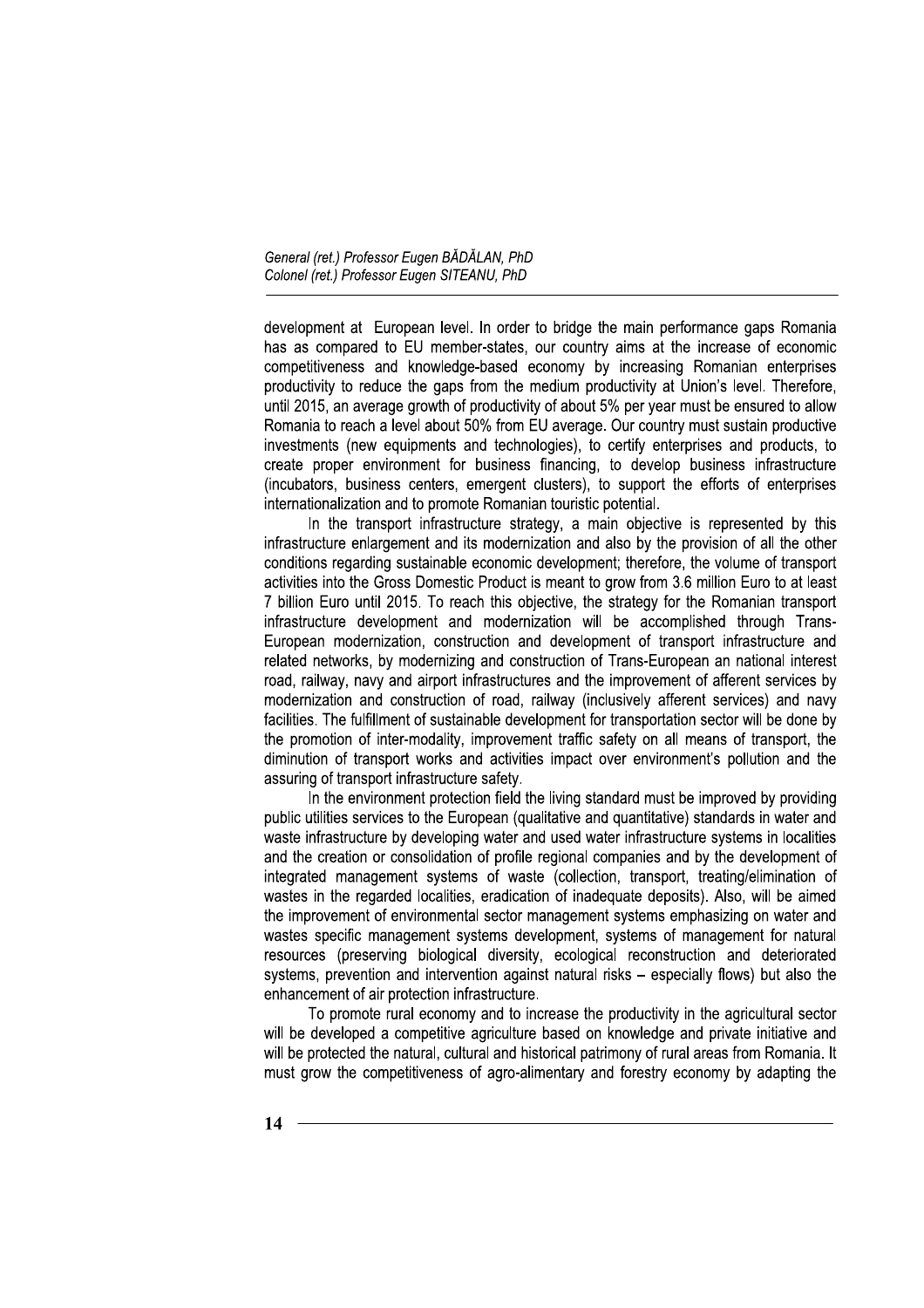offer to market's requests, and in this regard will be granted financial support especially for the modernization of farms and improvement of human capital from agriculture (measures of consultancy and support for young farmers, measures to encourage the producers association), and also to enhance products' quality, the increase of living standards in the rural areas by diversifying rural activities: stimulating the non-agricultural activities. promotion of agro-tourism and also development of micro-enterprises related to agricultural production, all these in the context of some good quality services. Sustainable economic development for farms and forestry exploitations regards the implementation of actions concerning the sustainable use of agricultural and forest terrain materialized in granting payments for agro-environment and animals' wellbeing, compensatory payments for terrains with natural handicap, and also gratifications for forestation also in the realization of some prevention measures against natural hazards. Most of these desiderates remained only written on paper and weren't transposed into reality because the funds were spent for other goals mainly political and clientele.

To reduce the development disparities among country's regions needed more accelerated economic growth of the poor developed regions in order to diminish the interregional and intraregional development difference which wasn't acquired vet. The NDP priority fulfillment concerning the balanced development of all country's regions must be done through an integrated approach based on a combination of public investments in the local infrastructure, active policies to stimulate business activities and support for local resources exploitation. Regional and local public infrastructure must be improved by the increase of regions' competitiveness as locations for businesses by improving transport infrastructure, health, social services and education infrastructure and also the infrastructure for public safety and emergency situations, natural and technological disasters. Likewise, must be consolidated regional and local business environment, developed business infrastructure and supported local business activities with innovative character, creating needed connections between productive and research-development-innovation activities. It mustn't be forgotten regional and local tourism development, but fulfilled an increase of touristic attraction of the regions by creation an adequate infrastructure and improve the specific services, development of alternative forms of tourism, protection and promotion of natural and cultural patrimony at local and regional levels, which also isn't yet achieved.

For sustainable urban development is needed the regeneration of urban areas that suffered owed to the industrial restructuring or have hard socio-economic problems, and also the consolidation of urban centers network with potential of development for they to act as true engines of regional economic growth and European territorial cooperation. This subobjective is caught in the new Objective of intervention into the Cohesion Policy for 2007-2013 ("European Territorial Cooperation") consecrated to harmonious and balanced integration of entire EU territory by implementing cooperation between diverse territorial entities at transborder, transnational and interregional level in issues of communitarian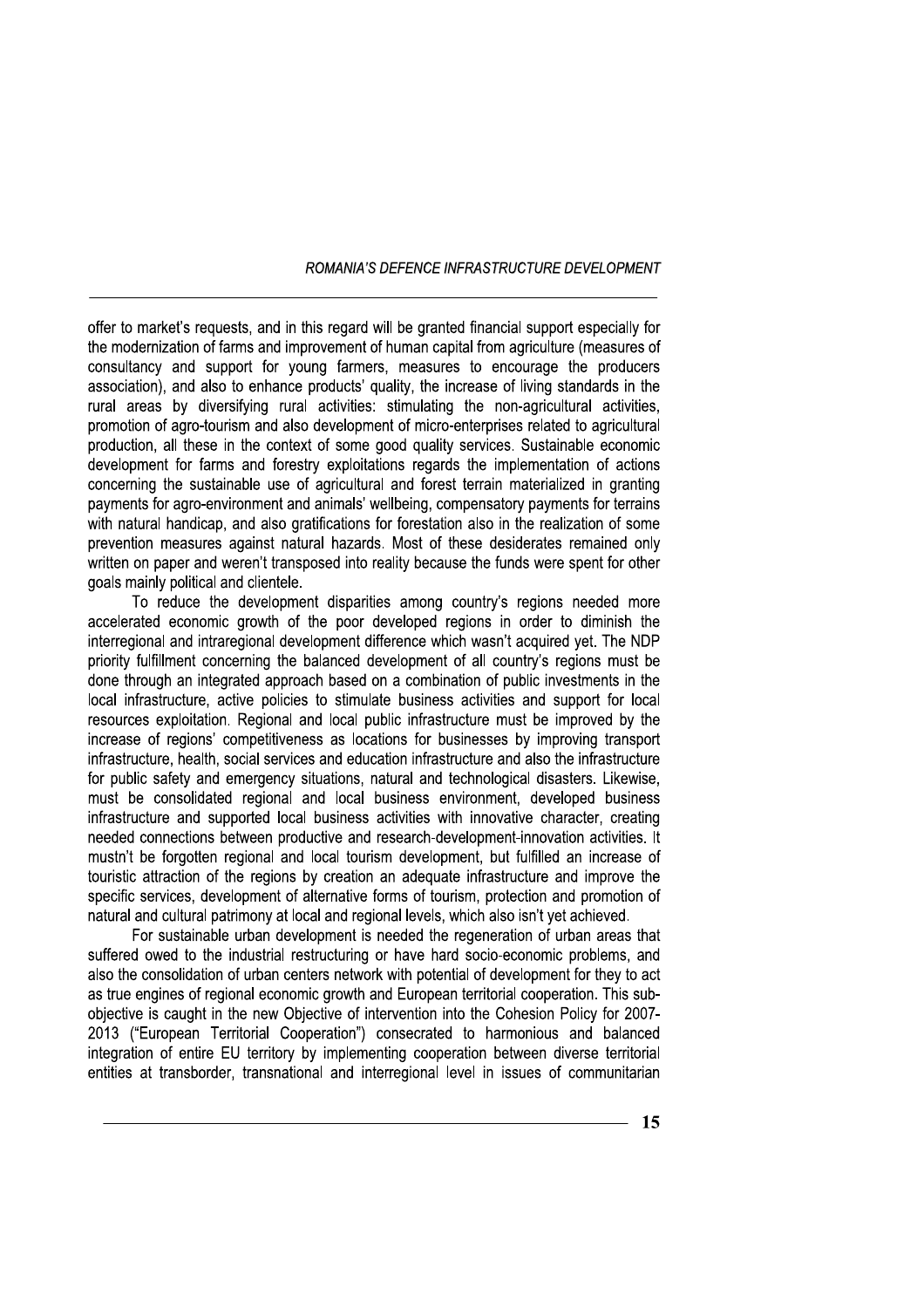concern. Sub-objective will be done by the accomplishment of actions in transborder, transnational and interregional cooperation field to social-economic integrate the border areas and increase attraction and accessibility of Romanian regions into EU framework.

In Romania, the rapid initiation of a process of development, modernization and provision of the defense infrastructure and vital elements' protection concerning national institutions, society, economy and territory preparation to confront the risks and threats against security is needed. The national institutions and procedures must be redesigned concordantly to the EU's processes dynamics and the legislation, doctrines and strategies must be adapted as to the requests imposed by the new risks and threats and the requests determined by cooperation needs in NATO. European Union and strategic partnership framework. Among Romania's strategic needs in the top is the rapid development of some infrastructure networks specialized, efficient and resistant o diverse risks, compatible with European and Euro-Atlantic networks, capable to potent sustained development and accelerated economy modernization and the national security. For that purpose, must be launched viable programs of national investments, in cooperation and partnership. As priority fields there are: transport infrastructure, construction of highways and railway infrastructure modernization and traffic management network, energetic infrastructure, communication infrastructure, hydrographic potential management and protection against floods, and also the restructuring of military bases system.

To adapt and modernize the infrastructure, we consider as main guidelines the following: rehabilitation, modernization and development of transport infrastructure to enhance services quality, (passengers and merchandises) transport enhancement and to align new energy supply networks in consensus to European Union strategic projects and Romanian interests. The second is promotion of technologies and informatics system development in the security field, in conformity with European standards. Other quidelines we consider to be: adaptation of national program for aeronautical and harbor security to the new types of threats, modernization of military infrastructure and also the preparation and modernization of capacities offered into NATO, European Union and strategic partnership frameworks: identification of risk fields, elaboration of maps comprising probable risks and development of new conception of infrastructure to defend population from dangers of natural calamities, disasters or ecological accidents; diminution of risk to be started some nuclear incidents or accidents and provision of nuclear equipment security.

Moreover, we consider unitary strategies should be designed to grow liability, protection and defense of defense infrastructures, especially the critical ones, ensuring continuity, coherence, methodological and procedural unity and also antiterrorist efficacy and efficiency. Defense critical infrastructure security must regard not only the counteraction of risks generated by hostile actions, but also the ones produced by accidents or natural forces. Therefore, measures of support and resistance must be provisioned, alongside with